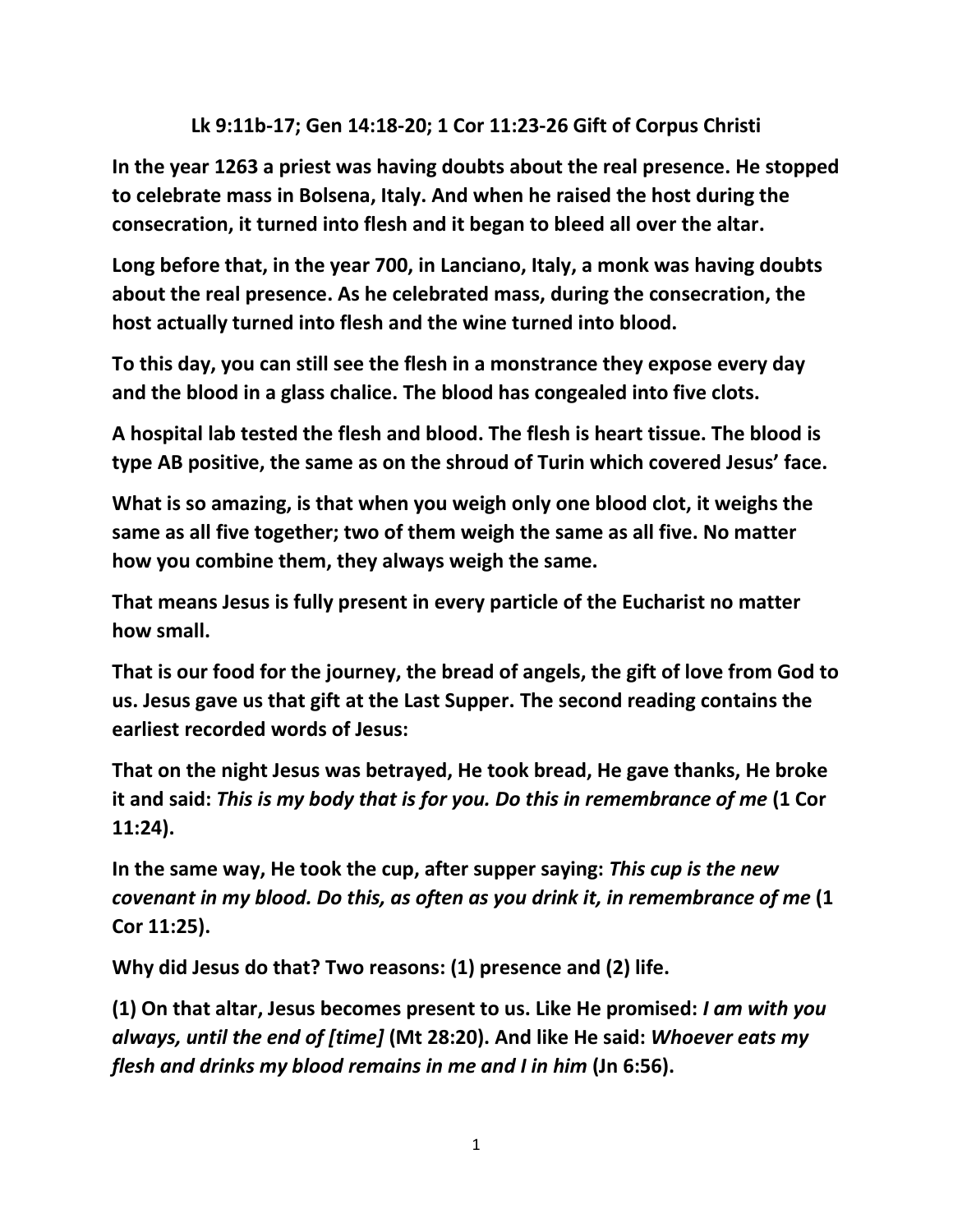**(2) And, on that altar Jesus gives us life. Like He promised:** *I came so that [you] might have life and have it more abundantly* **(Jn 10:10).** 

**That means we have life in Him, which is meaningful, purposeful, joyful and eternal, because:** *Whoever eats my flesh and drinks my blood has eternal life, and I will raise him on the last day* **(Jn 6:54).** 

**How does that work? You are what you eat. Like St. Augustine heard Jesus say:**  *You will not change me into yourself as you would food of your flesh; but you will be changed into me***. In other words, the Holy Eucharist transforms us into Jesus.** 

**How should we respond? Like Abraham did in the first reading. The priest-king Melchizedek, was an intermediary with God. He offered bread and wine, and blessed Abraham. Then Abraham in thanksgiving, gave 10% of everything to God (Gen 14:18-20).** 

**Did you know the word "Eucharist" actually means thanksgiving? So, we should live always giving thanks by living a "eucharistic" life.** 

**That means: (1) make Jesus present, and (2) be life-giving.** 

**We saw that in today's gospel. The day was drawing to a close. Everyone was tired. The apostles asked Jesus to dismiss the crowd so they could go buy food.**

**But Jesus said:** *Give them some food yourselves* **(Lk 9:13). That was impossible! Five loaves and two fish couldn't feed the 5000 (Lk 9:13-14). And Jesus knew it.**

**But Jesus wanted them to do what they could with what they had to feed the crowd, and to trust that God would take care of the rest.**

**And then the miracle happened. Jesus took the five loaves and two fish, looked up to heaven, said the blessing, broke it and gave it to the disciples to distribute (Lk 9:16).** 

**They literally became partners with Jesus in making His love present and bringing life into the world.** 

**All ate and were satisfied. And there were twelve wicker baskets left over (Lk 9:16).**